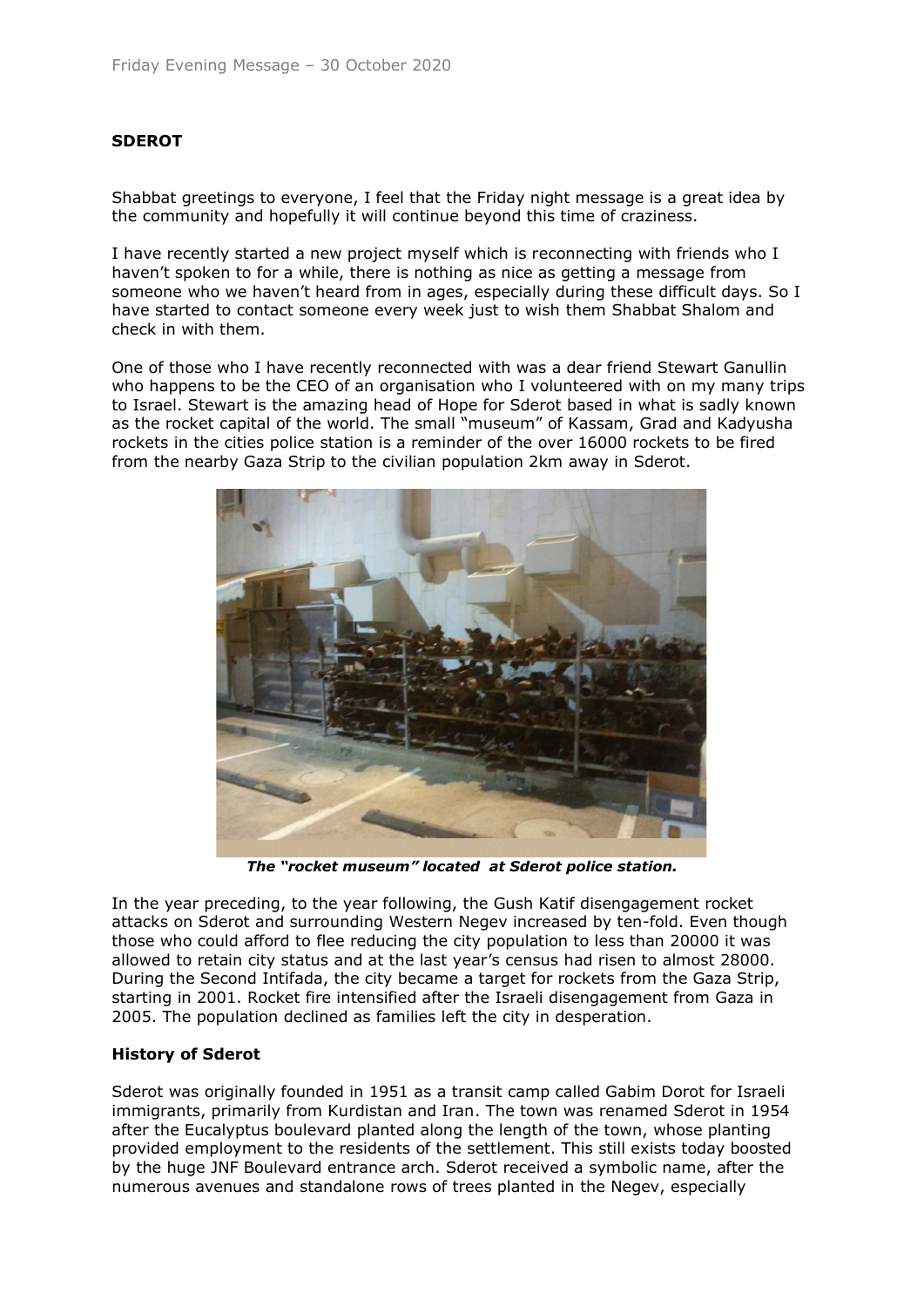between Beersheba and Gaza, to combat desertification and beautify the arid landscape. Like many other localities in the Negev, Sderot's name has a green motif that symbolizes the motto "making the desert bloom", a central part of Zionist ideology.

The second big wave of Aliyah in Sderot was when it absorbed a large wave of immigrants from the former Soviet Union during post-Soviet 1990s and also took in immigrants from Ethiopia during this time. Its population doubled as a result. In 1996, it was declared a city.

The most famous mayor is Alon Davidi who is in his second term and has been the major driving force in the policy to have a bomb proof room or MAMAD in every home in Sderot (incidentally where many families sleep). This policy has seen Sderot grow in recent years despite the ongoing threat of Kassams and on every return visit I am delighted to report the increased house building, a brand new super park courtesy of JNF and the maintaining of industries such as Nestle and Osem as well as more being attracted to the region in spite of a danger of a daily barrage of rockets and mortars.

One of the last engagements I had before leaving Belfast, for two years in Israel, was to be asked by NIFI to speak alongside the then mayor of Sderot David Bouskilla at a conference. I had just returned from a month-long trip to Israel of which the majority was spent in Sderot volunteering during the 2014 Operation Protective Edge when the city suffered one of its most concentrated barrage of missiles. I could see that the audience was visibly moved by the plight of Sderotians even taking into account our own history of violence in Northern Ireland. My favourite point of the presentation was when I was able to point out to Mayor Bouskilla that the Hope for Sderot office was just under the window of his mayoral office in Sderot. True to his word he visited the HFS office and helped them with future projects.



*The entrance sign of Sderot boulevard financed by the JNF-UK*

## **Hope for Sderot**

Hope for Sderot was formed as a humanitarian organisation back in 2008 to help the people of Sderot who have suffered from 20 years of rocket attacks from Gaza terror groups. Most who could afford have left and those who have stayed put whether by choice or by having no alternative have suffered years of mental and physical trauma. I personally think that this is not PSTD but rather Accumulative Traumatic Stress Disorder and the effects will last a lifetime.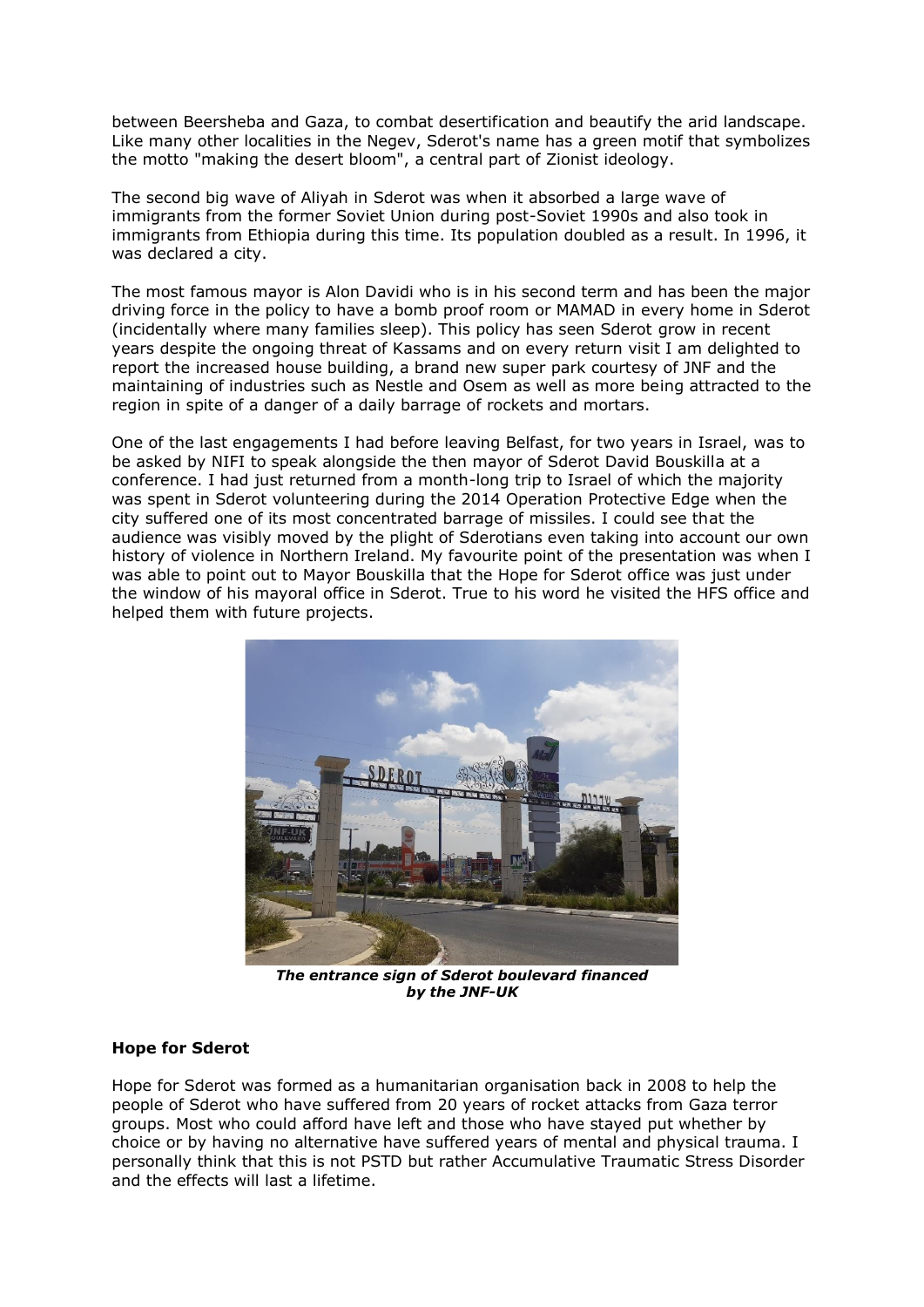

*Stewart inspects the infamous bomb proof caterpillar play park in Sderot.*

The organisation has a mission of helping all those affected by the Kassams by supplying food, clothing, financial aid, educational scholarships and many simple personal but much needed projects. This is done through dignity, respect and unconditional love.

Every child born since 2001 has been raised in the arena of terror and haunted by the Tseva Adom (Red Alert) alarm which gives them just 15 seconds to reach a bomb proof shelter either day or night. In actual fact these terrorists will even deliberately target times when kids are going to or from school or synagogues.

The organisation is non-profit and with a totally volunteer staff. I have been lucky to meet many of the residents helped by Hope for Sderot and worked on projects such as Kobi's pergola, packing and delivering food parcels, school summer schemes and refurbishments and simple tasks which can improve life quality of everyone in the city.

My first encounter with Stewart and HFS was Channukah 2011 when after researching humanitarian groups operating in Sderot I connected with his organisation. Within an hour of meeting him, his infectious energy and talent for almost anything, had me helping out at a children's and adults' Channukah party and ended up staying in his home on many occasions while volunteering on every visit to Israel since then. Stewart married Eti a lifelong Sderotian and they live a stones throw from the new play park built by JNF and straddled by conveniently positioned bomb shelters. We worked on many projects since then and I met many of the bravest residents of Sderot, unbroken and unbowed despite years of terror.

In July 2014, as we made our way to the local school Hamas launched a barrage of rockets. We abandoned car and ran to the nearest shelter and were joined by 3 healthcare workers and a number of Arab builders (who has chosen an inopportune moment to work on a roof!). Five times we tried to leave but there was a salvo which forced us back inside, this was a strategy by Hamas to try and beat the Iron Dome battery situated in the fields behind Sderot Football Club. The last one struck a nearby house and miraculously the gas pipe didn't ignite. We left and proceeded to the school which was in concrete blast wall protected building. The highlight later that day was the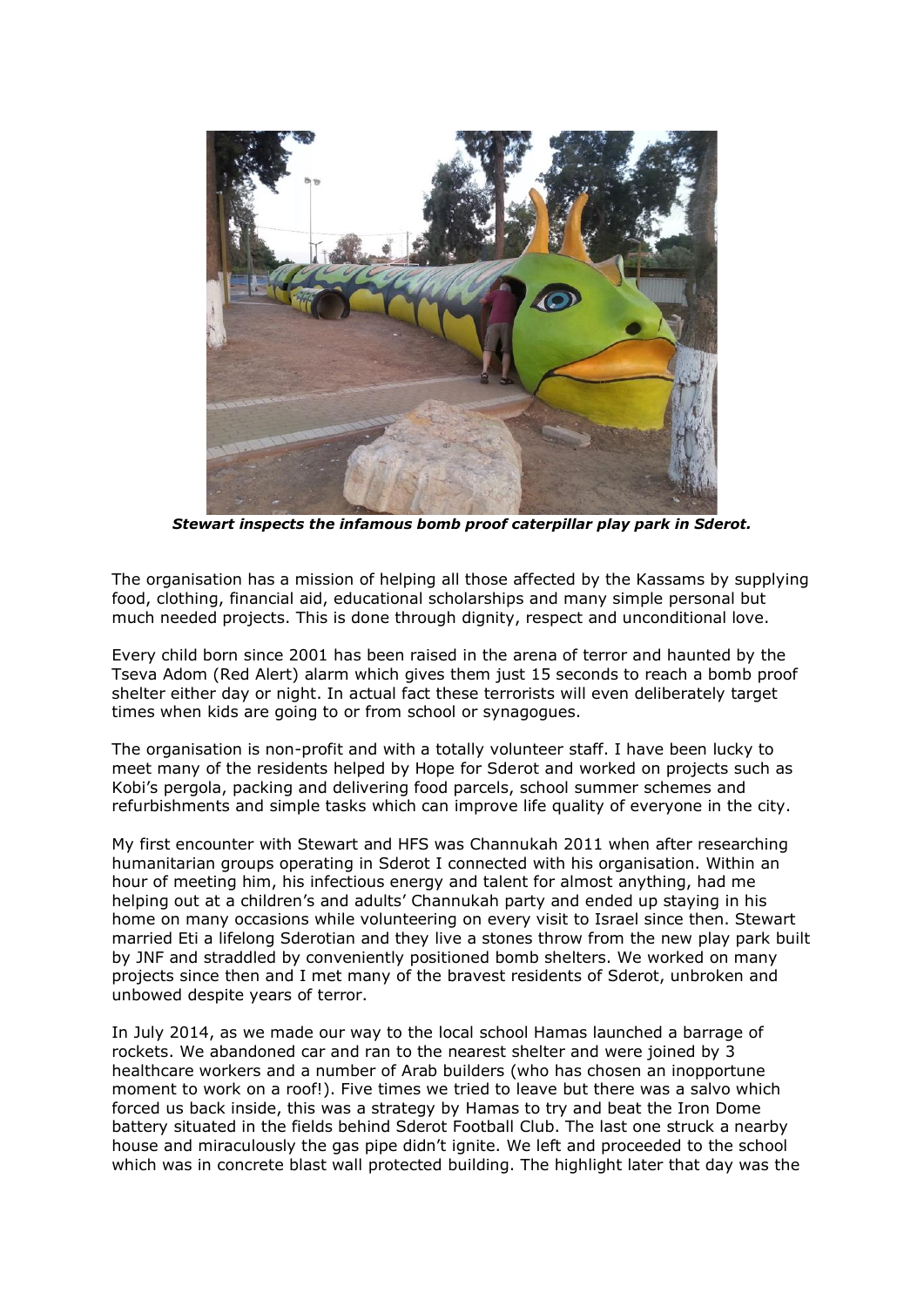nearby Ben and Jerrys factory bringing us an endless supply of ice cream to the school and from that day I have had a soft spot for the product!!



*The school I volunteered in. Protected by blast walls, bomb shelters and on the right you can see the strike marks from a previous Kassam which miraculously exploded just before the children arrived*



 *Althea looks on at the fortifications of an Equivalent school in Sderot.*



*Kacey and Althea enjoy the amazing state of the art park in Sderot with adjacent bomb shelters.*